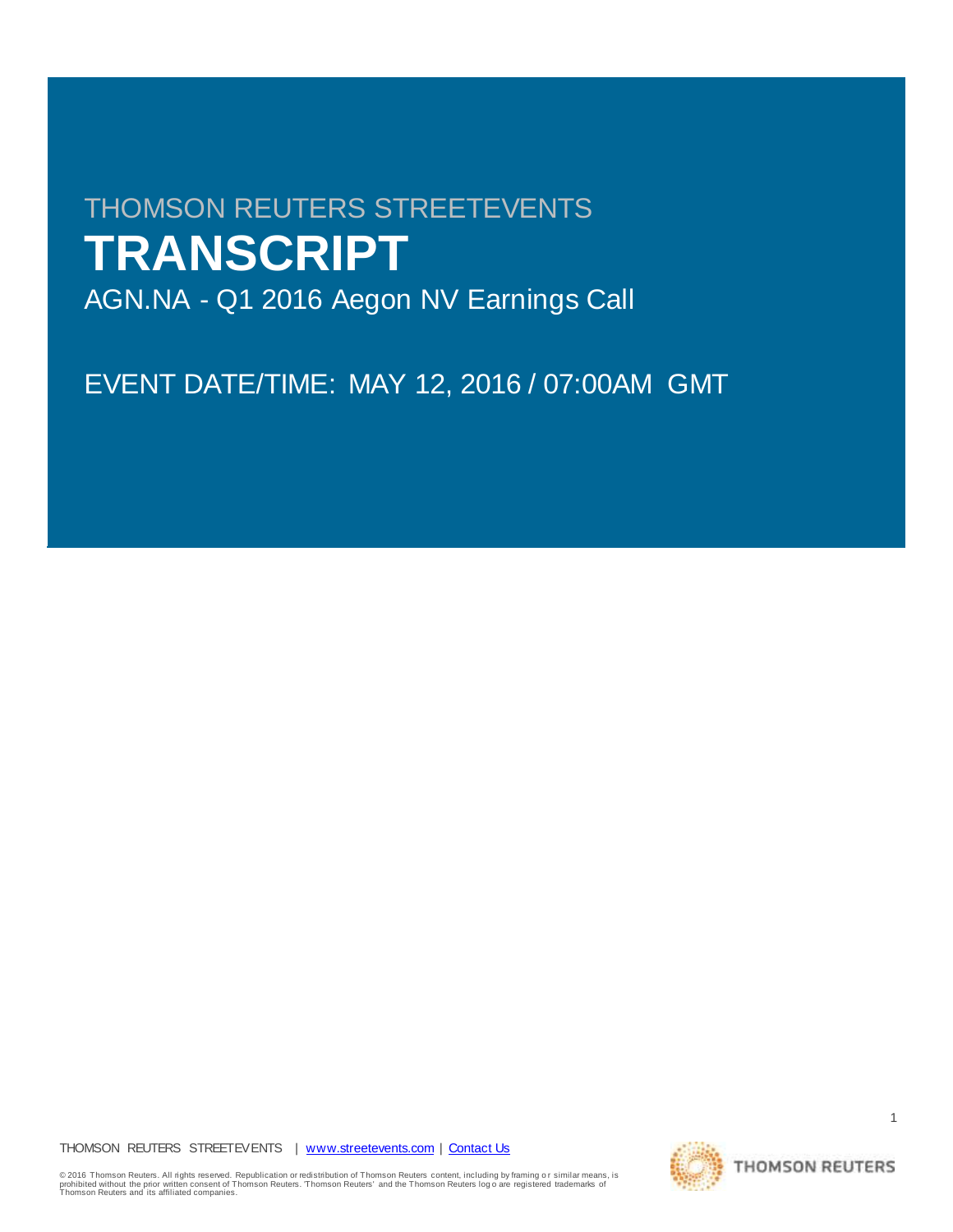### MAY 12, 2016 / 07:00AM GMT, AGN.AS - Q1 2016 Aegon NV Earnings Call

### **C O R P O R A T E P A R T I C I P A N T S**

**Willem van den Berg** *Aegon NV - Head of IR* **Alex Wynaendts** *Aegon NV - CEO* **Darryl Button** *Aegon NV - CFO*

### **C O N F E R E N C E C A L L P A R T I C I P A N T S**

**Ashik Musaddi** *JPMorgan - Analyst* **Farooq Hanif** *Citigroup - Analyst* **Nadine van der Meulen** *Morgan Stanley - Analyst* **Farquhar Murray** *Autonomous Research - Analyst* **Gordon Aitken** *RBC Capital Markets - Analyst* **William Hawkins** *Keefe, Bruyette & Woods - Analyst* **Mark Cathcart** *Jefferies - Analyst* **Matthias de Wit** *KBC Securities - Analyst* **Bart Horsten** *Kempen & Co - Analyst* **Nick Holmes** *Societe Generale - Analyst*

### **P R E S E N T A T I O N**

#### **O perator**

Good day and welcome to Aegon Q1 results 2016 conference call. Today's conference is being recorded. And at this time I would like to turn the conference over to Mr. Willem van den Berg. Please go ahead, sir.

### **Willem van den Berg** *- Aegon NV - Head of IR*

Thank you. Good morning, everyone, and thank you for joining this conference call on Aegon's first -quarter 2016 results. We will keep today's presentation short, leaving enough time to address your questions. We would appreciate it if you take a moment to review our disclaimer on forwar d-looking statements, which is at the back of our presentation.

First, our CEO, Alex Wynaendts, will provide you an overview of our performance and will be joined by our CFO, Darryl Button, to answer your quest ions. Alex, please go ahead.

### **Alex Wynaendts** *- Aegon NV - CEO*

Good morning, everyone. We really appreciate you taking the time to join us on such a busy day, with many companies reporting at the same time. So let me begin by providing you with a brief overview of our first-quarter results before then going to more detail.

Our results were impacted by the challenging financial market conditions we saw in the first quarter. Underlying earnings were impacted by lower average equity markets, while net income was impacted by fair value losses as a result of underperformance of alternative investments and hedges.

While capital position remained solid and well within our target range, our Solvency II ratio reflects the return of capital to shareholders and adverse market impacts. Excluding market impacts and one-time items, capital generation amounted to approximately EUR300m.

### THOMSON REUTERS STREETEVENTS | [www.streetevents.com](http://www.streetevents.com/) | [Contact Us](http://www010.streetevents.com/contact.asp)

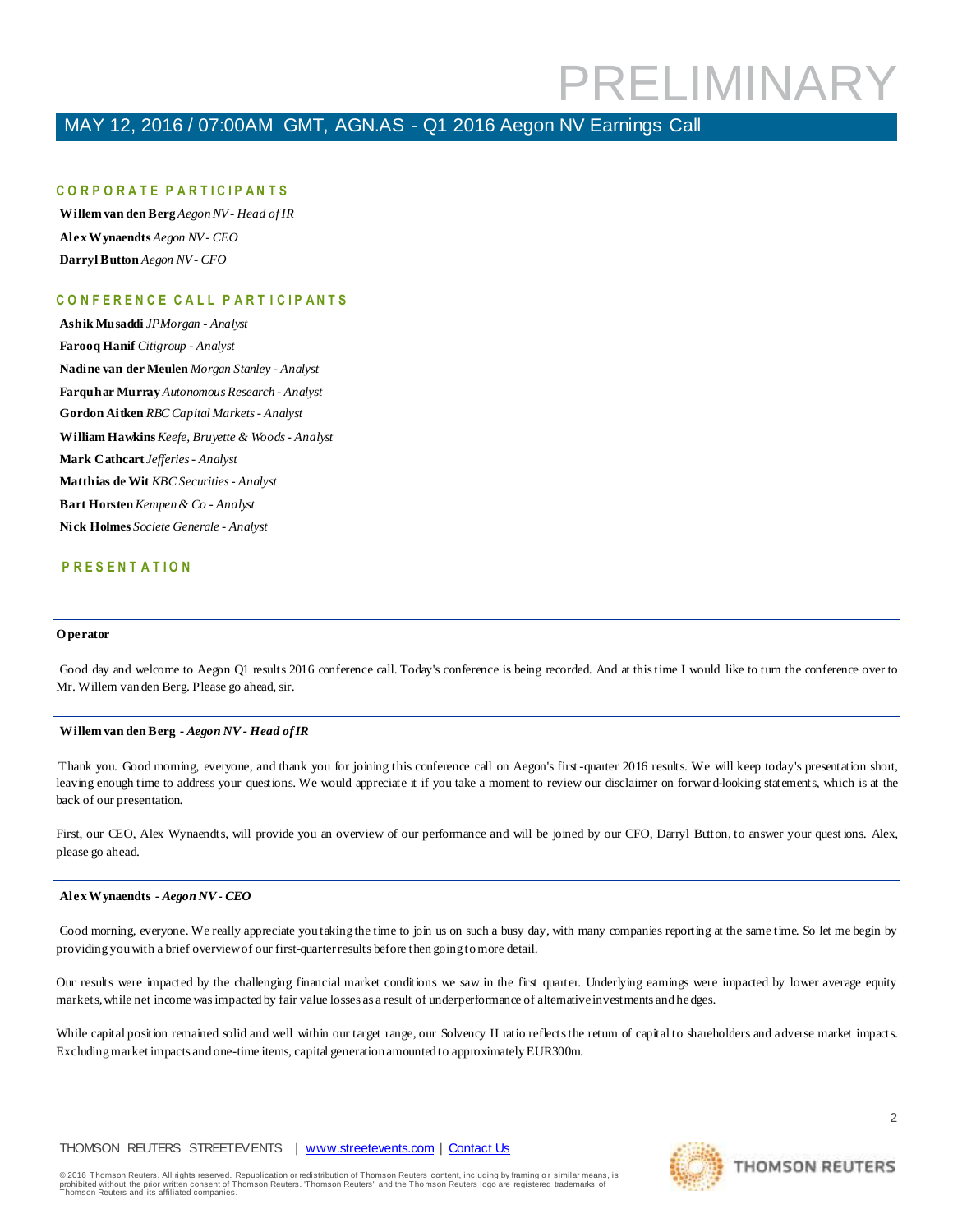Our strong sales story continues, with sales increasing by 36% to EUR3.6b. This growth was mainly driven by higher deposits of EUR30b. And the strategic steps in the UK that we announced recently will drive further growth of our fee-based business.

On slide 3, you can see that underlying earnings increased this quarter by EUR30m compared with last year. So let me run you through the main moving parts.

In the Americas, earnings declined slightly as an improvement in claims experience was more than offset by lower earnings from fee businesses. This was partly as a result of lower equity markets, and this is something I will come back to on the next slide.

In Europe, earnings increased by 20% to EUR169m. This increase was mainly driven by lower deferred acquisition costs in the UK as a result of the write-down of debt related to upgrading customers to the retirement platform in the fourth quarter of 2015.

Asset management earnings were again strong at EUR45m and benefited from continued high inflows and performance fees. This quarter, as you will have seen, we have adjusted our financial reporting to reflect both the growing importance of asset management and our increased focus on Asia.

Finally, holding cost declined to EUR36m due to lower funding cost following the redemption of senior debt at the end of last year.

Let me now explain in greater detail, slide 4, how the volatility in equity markets impacted our earnings in the Americas. So despite significant volatility during the quarter in financial markets, the S&P 500 ended the quarter almost where it started. However, equity markets were down significantly for the majority of the quarter, causing our daily balances to be 4% lower than average during the first quarter than at quarter end. The result was that lower fees, which are calculated on weighted average balances instead of on quarter end, impacted underlying earnings by \$15m.

As you can see on slide 5, net income amounted to EUR143m this quarter and was impacted by losses from fair value items of EUR358m. These losses were driven by lower-than-expected returns on alternative investments, in particular hedge funds, as well as by a macro hedge program in the US and by guarantee hedge programs in the Netherlands. While our alternative investments showed poor performance, they continue to perform well on the longer-term horizon.

Despite the fact that we largely have an accounting match in the Netherlands, fair value hedging with an account match accounted to a loss of EUR101m. This was due to differences between Solvency II and IFRS on Aegon's interest rate hedges in the Netherlands. These losses represent less than 5% of the change in liabilities, which increased by EUR2.4b this quarter. Fair value hedging without an accounting match resulted in a loss of EUR152m, mostly as a result of our macro equity hedge program in the US.

Overall impairments remained low at EUR36m or 9 basis points of the general account on an annualized basis. These were mainly related to energy investments in the US.

Let me now turn to capital on slide 6, starting with our Group capital position. Our Solvency II ratio of 155% puts us at the mid point of our target range of 140% to 170%. The ratio declined this quarter as a result of market impacts and returning capital to our shareholders. Under Solvency II, capital return to shareholders is deducted from the ratio at the moment the management decision is made and not when it is paid.

Mature markets also had a negative impact on the capital ratio this quarter. Wider credit spreads, including on Dutch mortgages, rating migrations and lower interest rates, particularly in the Netherlands and the UK, all contributed negatively to the capital ratio during the quarter.

Turning to slide 7. The Netherlands, we've made adjustments to our hedging program, which have an effect on both Solvency II and on an IFRS basis. During the first quarter we aligned our guarantee hedging program to the Solvency II curve. And given that there is now an accounting mismatch, we will revisit our IFRS fair valuation curve in the third quarter. Differences between our hedging program and the valuation of our liabilities lead to increased vo latility in our IFRS results.

Staff pension plans, as measured by IAS 19, and second-order impacts under Solvency II both remain unhedged. We are in the process of updating our sensitivities.

On slide 8 you can see that in Q1 we once again generated strong sales in our deposit businesses. This quarter is the first time that we are reporting asset management separately. And we are understandably very pleased with this unit's continued strong sales. Increasing gross flows was mainly driven by the inclusion of flows from our partnership with La Banque Postale asset management in France and higher recognized growth supported in our Chinese joint venture [IFMC].

By leveraging our market-leading underwriting capabilities in mortgages for third party investors, we continued to generate strong net inflows in the Dutch mortgage fund. And this was the main driver behind the net asset management flows of over EUR1b.

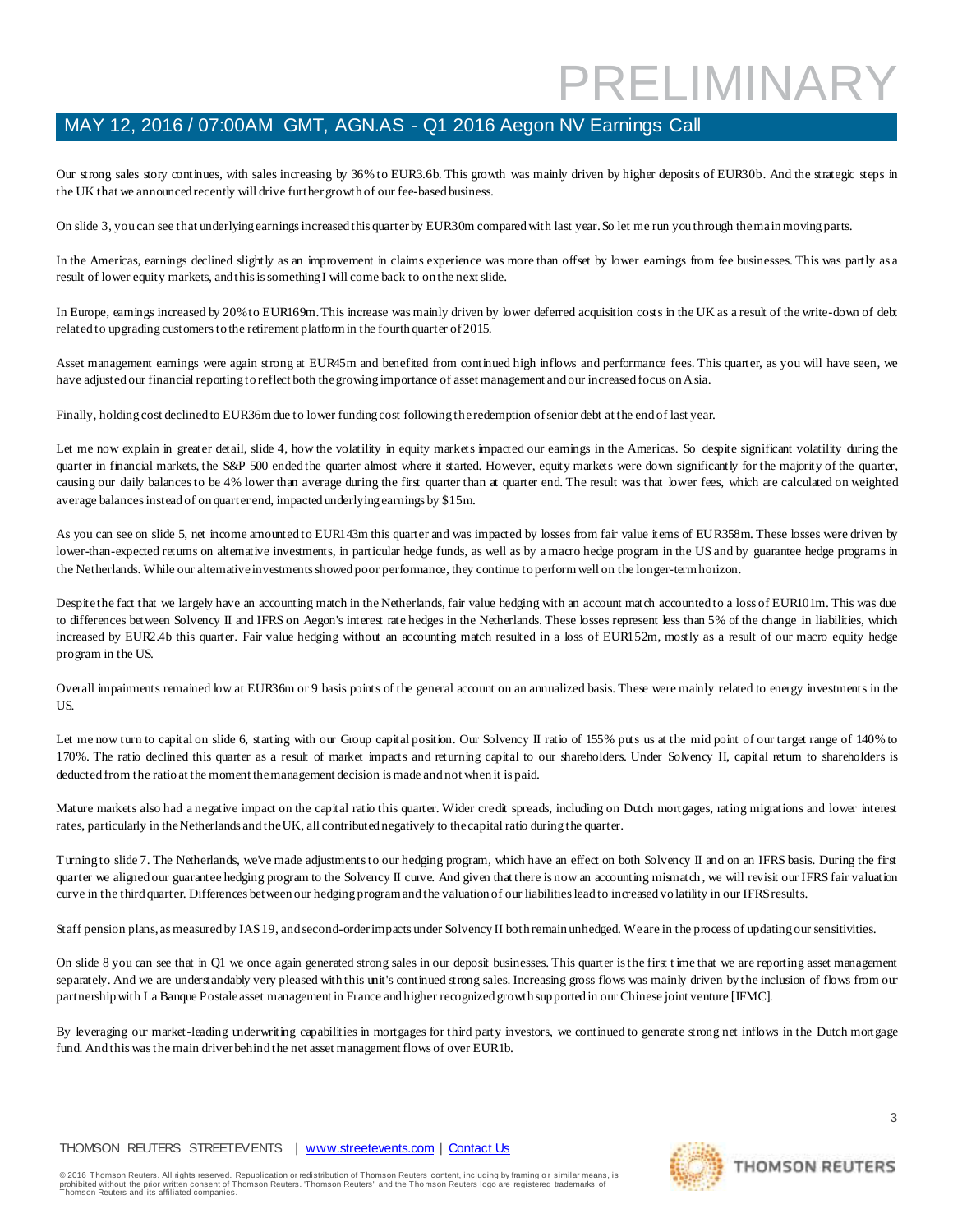Net deposits for retirement plans increased by 14% to \$5b, primarily due to the acquisition of Mercer's DC recordkeeping business. And net deposits were also supported by our efforts to retain assets in our pension business in the US.

In the first quarter of this year, our asset retention rate increased to 20%, and we aim to further increase asset retention by continuing to improve how we engage with plan participants before they retire and by helping them make the right decisions by providing them with relevant information. New life sales were down 11% as higher index universal life sales in the US were more than offset by lower sales in Asia and Poland following product changes. And t his is also, in part, a reflection of a strategic shift to focus on fee-based businesses.

I would now like to briefly touch on the Department of Labor's fiduciary rule, which has obviously attracted a lot of attention over the last 12 months. On previous occasions, I discussed the proposal with you and highlighted our concern that the scope was very broad, that it was very complicated and that it could lead to unintended consequences. And we're pleased that they will engage with the industry and are pleased that the final rule has improved in many ways, although we still believe it is likely to have a negative effect on both lower and middle income earners' access to the advice they need.

The rule will also have implication for some of our distribution partners as a result of the increased administrative burden and compliance cost. The fact that the DoL has granted an extended transition period will enable us to adapt our products and the way we distribute them to the new reality, while also supporting the needs of our customers and distribution partners.

We expect the fiduciary rule to have no material impact on our in-force business while we anticipate a short-term negative impact on our variable annuity sales of approximately 10% to 20%, in line with industry expectations. And we believe this is manageable in the context of our focus on profitably growing our business.

Let me now turn to expense savings and give you an update on the progress we're making towards reducing our expenses by EUR200m by 2018. As mentioned at our Investor Day in January, our ambition is to create one Transamerica in the eyes of all customers, while at the same time increasing the overall efficiency of the organization. This quarter we have implemented the new US orientation structure within Transamerica and completed our voluntary separate incentive plan. These expense savings, together with other expense initiatives, will lead to \$40m of benefit as of the second half of the year. And this represents an important step towards achieving the \$150m target.

Cost savings in the Netherlands in other holdings will mainly come from a reduction of legacy systems, from reducing complexity and from streamlining processes. By 2018 we expect these programs to enable us to meet expenses savings target of EUR200m and we will continue to update you on the progress of our expense savings program going forward.

Let me now move to the last slide on the steps we took during the first quarter towards achieving our strategic objectives. First and foremost, we have almost completed the EUR400m share buyback we announced in January. And (inaudible) Aegon will participate in the second tranche of our share buyback program on a pro-rata basis in order to maintain the level of voting rights.

In January we also indicated that we were considering options for our UK annuity book. And as you know, we concluded that a sale wasthe best option. This resulted in the recent divestment of two-thirds of this portfolio. And we're aiming to divest the remaining third. In addition, we reached an agreement to acquire BlackRock's platform base defined contribution business in the UK. These transactions will enable us to fully focus on our fast-growing platform and serve the growing needs of our more than 2m customers in the UK.

We also announce the divestment of the commercial line non-life portfolio in the Netherlands as we continue to optimize our portfolio by divesting non-core assets while, at the same time, investing in businesses that create value and that drive growth.

So in summary, while our results this quarter were impacted by challenging financial market conditions, we have made significant steps in achieving our strategic objectives. We clearly need to make more progress towards our 2018 financial targets, where we can be confident that we're taking the right actions to transform our Company and become a more agile, a more customer-centric and a more profitable organization.

Thank you all again for continuing to pay close interest in our Company. Darryl and I are now happy to take your questions. **Q U E S T I O N A N D A N S W E R**

### **O perator**

(Operator Instructions). Ashik Musaddi, JPMorgan.

THOMSON REUTERS STREETEVENTS | [www.streetevents.com](http://www.streetevents.com/) | [Contact Us](http://www010.streetevents.com/contact.asp)

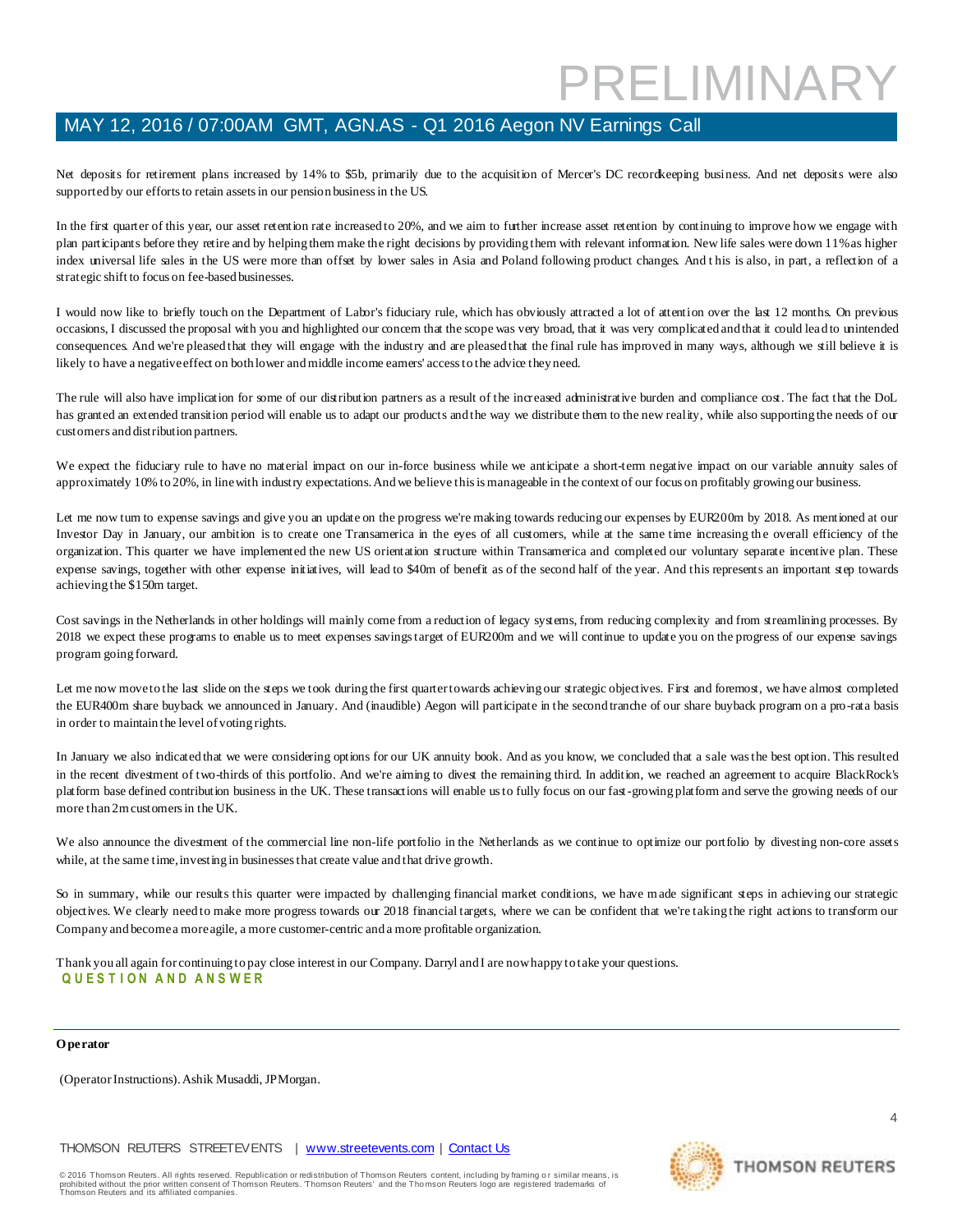### **Ashik Musaddi** *- JPMorgan - Analyst*

Yes. Hi. Good morning, Alex. Good morning, Darryl. Just a couple of questions from me. First of all, can you give us a bit of update on the UK business? It looks like your capital dropped from 140%, which should be 155% post the disposal of UK part business, and it's again back to 140%. What's going on there? And I still don't understand what's the point of - at what point would you decide whether this is a business issue or not because it looks like it continues to remain a drag on your earnings or capital at some point every quarter. So that's first one.

And secondly is in terms of Netherlands, can you give us a bit of color about the capital drop in that as well, how much of that is related to mortgages, mortgage spread widening. How much of that is related to the, say, just general interest rate movements. So that would be the second question .

And thirdly is can you give us an update on your capital return? Are you comfortable with that? Are you having a debate with the regulator in terms of is this buyback still okay to do or any sort of worries you're getting on your capital position now? Thank you.

### **Darryl Button** *- Aegon NV - CFO*

Hi, Ashik. It's Darryl. Let me try and answer those questions for you. I'll take them in order. On the UK, the 155% to the 140%, the 155% was a pro-forma number at the end of the year, and I think we were clear on that in the press release when we put that out. It was early April at that time, but we didn't have our first-quarter Solvency II numbers at that point or any of the attributions. So we gave you the year-end numbers. And of course we had the sensitivities that were out there to help you understand how that ratio would move over time.

And in fact, the interest rate sensitivity was, as you can, is pretty large in the UK. And I think we had said that it was 17 points for 100-basis-point drop. The swap spreads or the swap rates dropped about 60 basis points in the UK over the quarter. And that has -- actually has a bit of a leveraging effect. Not only did the rates drop significantly but with swap rates dropping even further, you have a spread effect as well. So that made it a little bit larger than the sensitivity.

We also had some -- I think the other thing to take into account is that as the UK, as the annuities are sold off, the denominator gets smaller. So the ratios themselves get a little more volatile and the sensitivities have to be ratioed up a little bit for that. So UK largely is in line with the sensitivities that we provided earlier.

On the Dutch capital situations, really a lot of the market impacts that we've noted on the slide are, in fact, very much related to the Dutch situation. We've had a combination of really a lot of things going on collectively. It is a little bit difficult to break them all apart and look at them in singularity because there are some crossterm impacts of all these items. But mortgage spreads widened in the quarter. That was one of our larger sensitivities. And we've highlighted that basis risk that exists between the volatility adjuster and Dutch mortgage spreads.

We've had some credit ratings downgrade, Finland in particular as an example which came in and impacted the numbers. And the interest rates, not so much from an ALM perspective; we continue to be very hedged in terms of own funds and the numerator from an interest rate perspective. But the impact on the SCR and the denominators, so this would be second-order impacts on credit risk, longevity risk, the risk margins. That is where the interest rate impact came from.

And really all of the items that I just mentioned impact the ratio today, but they have the unwind effect that we mentioned e arlier as well. They unwind into the future into higher cash flows going forward. So I think that's important to note when you look at the Dutch capital ratio situation.

Capital return was your third question. We're -- in fact actually we've completed the bulk of the share buyback program already. In fact, the only part of the transaction still to go is the association participation. And that will be completed next week.

### **Ashik Musaddi** *- JPMorgan - Analyst*

Okay. That's very clear. Just one thing on UK, going back to the UK. So is this a problem mainly to do with the annuities business or are you facing that same issue with your other pension business as well, because what I want to understand is given that you have sold or reinsured a large part of annuities already, would that be a risk going forward? Or is it pure -- so that's what I wanted. Is it purely related to annuities or other businesses, like pension or maybe your small with-profit is also having a bit of impact?

### **Darryl Button** *- Aegon NV - CFO*

THOMSON REUTERS STREETEVENTS | [www.streetevents.com](http://www.streetevents.com/) | [Contact Us](http://www010.streetevents.com/contact.asp)

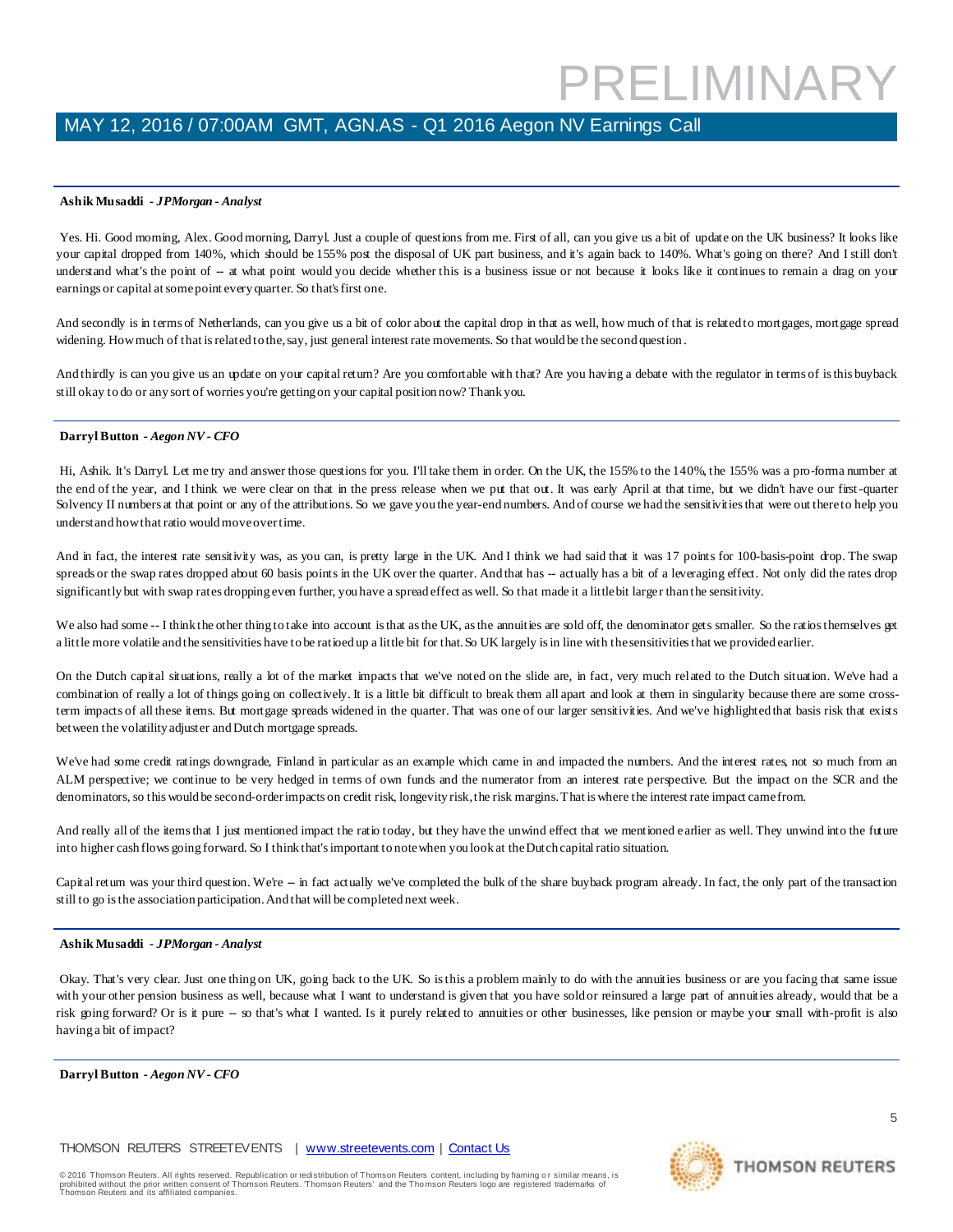It comes from three different sources. There is the annuities. That's true. There's also the staff pension plan. And then it is this second-order impact that interest rates have on things like risk margins and the other risks that are remaining in the Business. And it's really a combination of those three.

I think on the annuities, the only thing I would add to what you said was that keep in mind even though we've reinsured EUR6b or about 60% of the annuities, we did lose the transitional benefits on that first reinsurance tranche. So in terms of the actual impact on capital, there's still more to come as we look at the rest of the business that's there, as well as when we complete the Part VII transfer in roughly nine months' time or so.

### **Ashik Musaddi** *- JPMorgan - Analyst*

All right. That's very good. Thank you.

### **Darryl Button** *- Aegon NV - CFO*

Thanks.

#### **O perator**

Farooq Hanif, Citigroup.

### **Farooq Hanif** *- Citigroup - Analyst*

Hi there. Thank you very much. Can you comment on what risks you see in the remittance from the Netherlands given where the r atio is? Do you plan to start remitting capital from the Netherlands this year? And what would the timing of that be?

Secondly, on -- you've had various acquisitions and disposals, reinsurance in the UK, accounting change, I don't know if it's useful to talk about it now or offline, but just think that it would be useful to get a guide on what happens to earnings now. So what's the BlackRock impact minus the annuities, just in the round, all of these impacts?

And my last question is on DoL. You've given a lot more information than some other companies. It sounds like there's still some things in the air. What actual costs are you going to incur now and what kind of product changes, distribution changes are you contemplating? Thank you.

### **Darryl Button** *- Aegon NV - CFO*

Hi, Farooq. Let me take the first two questions. On the NL remittances, yes, all I can really say here is we'll just continue to apply our capital policy. That's the best guidance I can give you. Now it is true that we now find ourselves towards the lower end of our target range instead of the upper end, sitting at the 135% for the Netherlands. We do have some more work to do to fine tune our sensitivities, and we'll be coming back to you with new sensitivities for the Dutch business. That is also in part because we did change some of our hedge programs around in the quarter.

So we're working on updating our sensitivities. But largely what I would say is that we are focused on applying our capital policy. The only thing I would add to that is what I mentioned to Ashik is keep in mind it's not just -- capital's not just about a point-in-time ratio. It's about a point-in-time ratio and the unwind of that ratio going forward. So we do look at elements when the ratio is -- and we've highlighted the ratio under Solvency II will have some volatility; it will float up and down. But when you have these second-order impacts that are going to unwind in the future, that's different than having what I would say loss permanent capital.

So we'll take a look at what the cash generation is under the fact that these second-order risks have moved against us and we'll apply that against the new sensitivities and we'll basically apply our capital policy. So that's the best guidance I can give you there.

On the UK, I think your question was more earnings-related in terms of -- so we have changed the -- I think the most important thing is we did change the accounting policy as it related to how we're handling the two different books of businesses, and particularly the DAC. The issue we were running into, if you remember, into last year was as we upgraded policies from the old pension business up into the platform, we were having to write off the DAC on that upgrade. So we went ahead and wrote a lot of that off on the restated accounting policies in the fourth quarter of last year.

### THOMSON REUTERS STREETEVENTS | [www.streetevents.com](http://www.streetevents.com/) | [Contact Us](http://www010.streetevents.com/contact.asp)

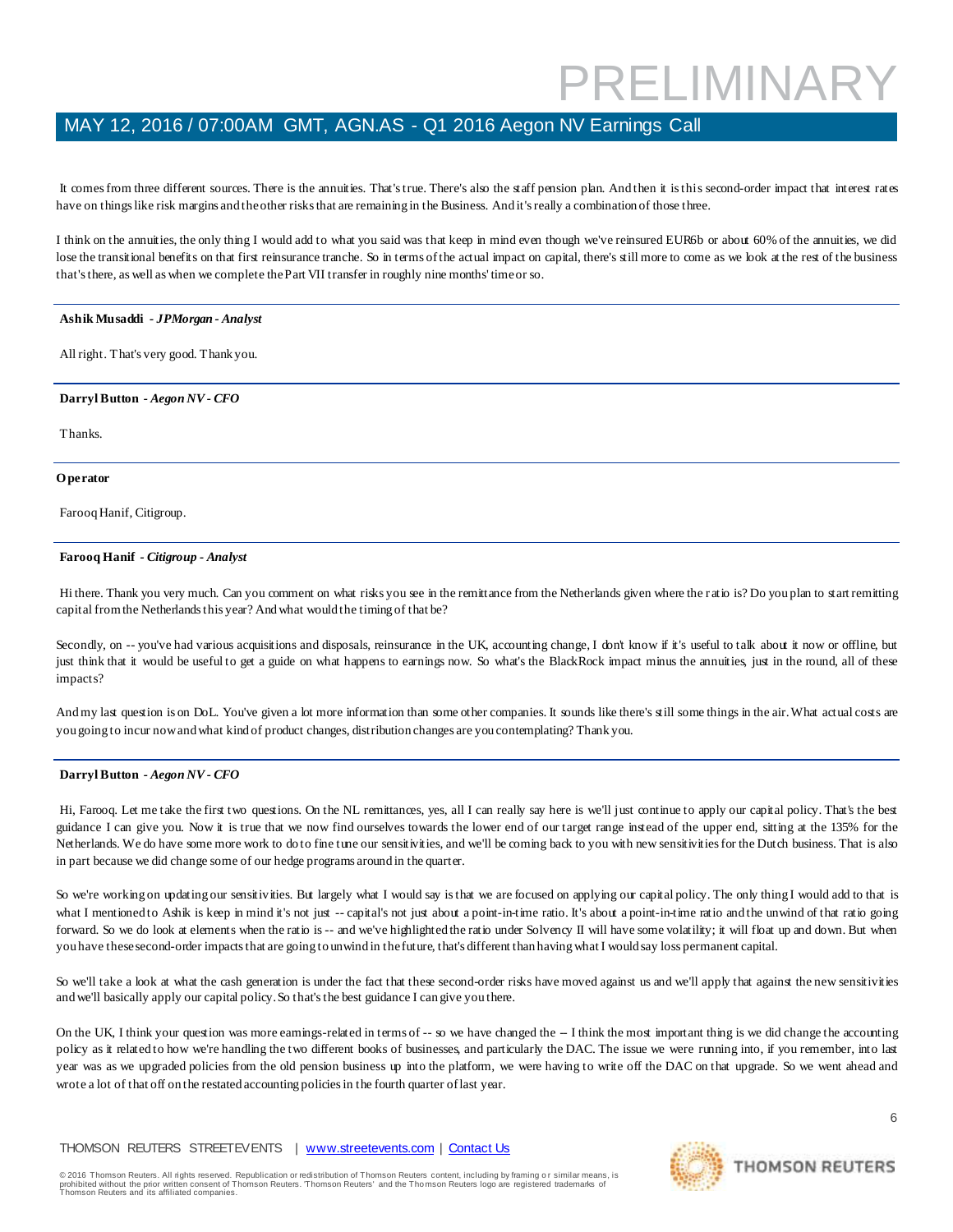## MAY 12, 2016 / 07:00AM GMT, AGN.AS - Q1 2016 Aegon NV Earnings Call

So what that does it that gets us to something that is much of or a, I would say, a sustainable interest rate or, sorry, sustainable earnings rate on where we are now. There is an impact to earnings if we continue to sell off -- as we continue to sell off the annuity business and that will bring the run rate earnings down going forward. I think we've given you some (inaudible) on that but we can follow up with that offline.

I think the third question on DoL?

### **Alex Wynaendts** *- Aegon NV - CEO*

Yes. Farooq, indeed, you're right to point that we've tried to give you a bit more guidance than others have. One of the reasons is that we've been very closely involved in the whole process. We've been involved as a company but also as an industry. And the outcome, in a sense, we believe now is more manageable than we could have feared earlier. The reason is also that we have a longer transition period. And that means that people have more time to adjust. And this is one of the things we were most concerned about that there would be a very short transition period and that would lead to a kind of paralysis, if I can call that way, of our advisors and partners.

So the longer transition period helps us. We've actually started making our preparation for what we would expect the DoL rules to be as already of late last year. So we've been looking at our products. We've mainly been looking at the way we sell our products going forward.

So let me take you now through the three areas which I think are the most relevant. Number one is retirement plans. In fact, our business in the US is a fiduciaryfriendly model with the open architecture. So in that sense we will probably benefit on a relative basis by the fact that our model has been not only focused in terms of how it's positioned in the market, but also in terms how it's been very much focused on having a very cost-efficient administration capability and does not require the added income from investment products. So that model actually is very well positioned.

I also believe that it would lead potentially to a number of other players effectively come to the conclusion they don't have the scale, because it's now more and more clear that it's become a scale business and therefore acquisition of Mercer very well fits in this. And I believe we'll see more of the opportunities to consolidate these type of assets on our portfolio.

In terms of the variable annuities, as you know, it's really the qualified part of the market that's been impacted. It's difficult to say what we see and expect there. We've given you some guidance between 10% to 20% lower sales. And that has more to do with the fact that we believe that our distribution partners will just probably take the time to really understand the rules. They will also have to take the time to comply to it.

On the other side, as we run our business, as you know, on a profitable basis and we've adjusted our pricing already, this happens at appoint in time that we already have reduced our market share in the market. And as a result of that, we don't expect -- we therefore expect that the impact is going to be lower.

And then finally, the third element which, by the way, is also at the heart of the strategy as you know, pension money rollov er means that we will have to adjust to that new reality. And we believe therefore that our managed advice, which I've talked about many times already, as being a way of helping our customers, of helping our customers focusing on being prepared for retirement. And then once they are more prepared for retirement, to take the actions they need to be retired, that that managed advice function is going to be more relevant now, in particular as we do get through what we commonly call, I think, [robo] advice. But these are digitally enabled capabilities that effectively allows us to connect with our 5m plan participants in the US. So that strategy is going to support the direction.

What I see happening here is probably longer retention. That means that customers will stick to their assets in the 401K for longer periods. But ultimately they will also have to make the choices to convert that in the form of income.

So I hope I've been able to give you a bit more color and also how these whole rules fit in our strategy. And I think the fin al point I need to say is that it's obviously that this will require work, adjusting ourselves, adjusting our distributors and increased compliance cost, which we hope to be able to effectively absorb over a period of time. When we started effectively being ready for it last year.

### **Farooq Hanif** *- Citigroup - Analyst*

Thank you very much.

#### **O perator**

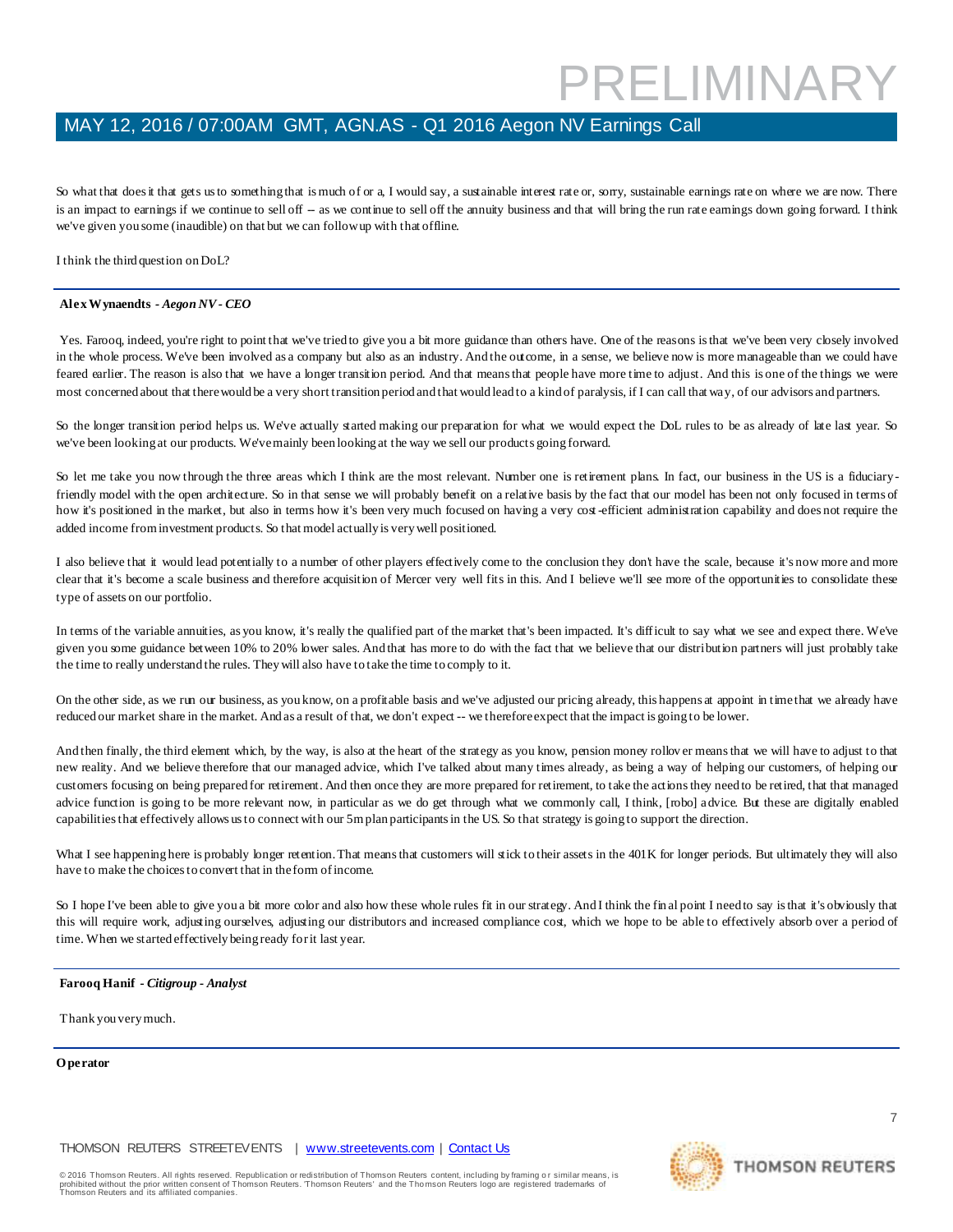Nadine van der Meulen, Morgan Stanley.

### **Nadine van der Meulen** *- Morgan Stanley - Analyst*

Yes. Good moming, everyone. The HoldCo cash buffer I believe is around EUR1b. Can you give an indication of what the excess capital is in the US over the AA requirement? So that's the first question.

And the other question I had was at the Investor Day you guided to excess cash generation of -- I believe it was around EUR600m over a three-year time period. It was based on a EUR1b free cash generation expected over the year or over a typical year. The run rate that you show now this quarter, I suppose, is 0.2. So that's a bit lower. Can you comment on that expectation going forward? And I suppose that links in with Farooq's question around the EUR250m that can be upstreamed out of the Netherlands.

And then the last question I had was with regard to the yield assumption at the current 4.25% yield assumption that you have. Currently the tenure is at 1.7. What's the risk of lowering the assumption and hence taking quite a big DAC charge on that? That's it. Thank you.

### **Darryl Button** *- Aegon NV - CFO*

Okay, Nadine. I'll try to take those questions in order. On the US capital, we're not disclosing the S&P AA access any more. We've moved over to RBC ratios as our primary capital metric in the US, and I think that fits better into how it comes across into the Group Solvency II ratio. So what I can tell you is actually RBC ratios are up a little bit from last quarter. We're at 480 and that's up from 460, 465 I think it was last quarter.

On the excess cash generation, actually we're very much in line with the targets that we set out before. I think you quoted the EUR200m being down from the EUR300m. Actually that's a free cash flow number so that's after holding cost. So if you took that back to operational free cash flows, that's the EUR300m that we show on the opening in the presentation. That's very much in line. Obviously that's shown to one decimal point on the billions, but that's very much in line with the EUR325m expectation that we would get, which is the EUR1.3b that we're expecting for 2016. So I would say we're still very much on track there, certainly on a normalized cash generation basis.

Your third question was on the 4.25% long-term interest rate assumption in the US. I don't really see that -- a lot of risk in that assumption, to be honest with you. It is a 10-year assumption so we rate there uniformly from the current curve to that number over 10 years. So we start out at the 1.75 that we are now. We get there linearly over the next 10 years. I think that's a reasonable assumption and it's certainly in line with market practice.

### **Nadine van der Meulen** *- Morgan Stanley - Analyst*

Thank you very much.

### **Darryl Button** *- Aegon NV - CFO*

Yes.

### **O perator**

Farquhar Murray, Autonomous.

### **Farquhar Murray** *- Autonomous Research - Analyst*

Morning, gentlemen. Just one question from me actually. Most of them have actually been already dealt with. Just coming back to the operational free cash flow in the quarter, you're reporting that as a rounded EUR0.3b. I just wondered if you could actually just help me quantify that in millions, as in previous quarters, partly because actually if I look at slide, I think if I took that number of 2 percentage points, which I pressure post their holding cost, I'm looking at probably something more like EUR250m. So any -- just a little bit more detail would be helpful there. Thanks.

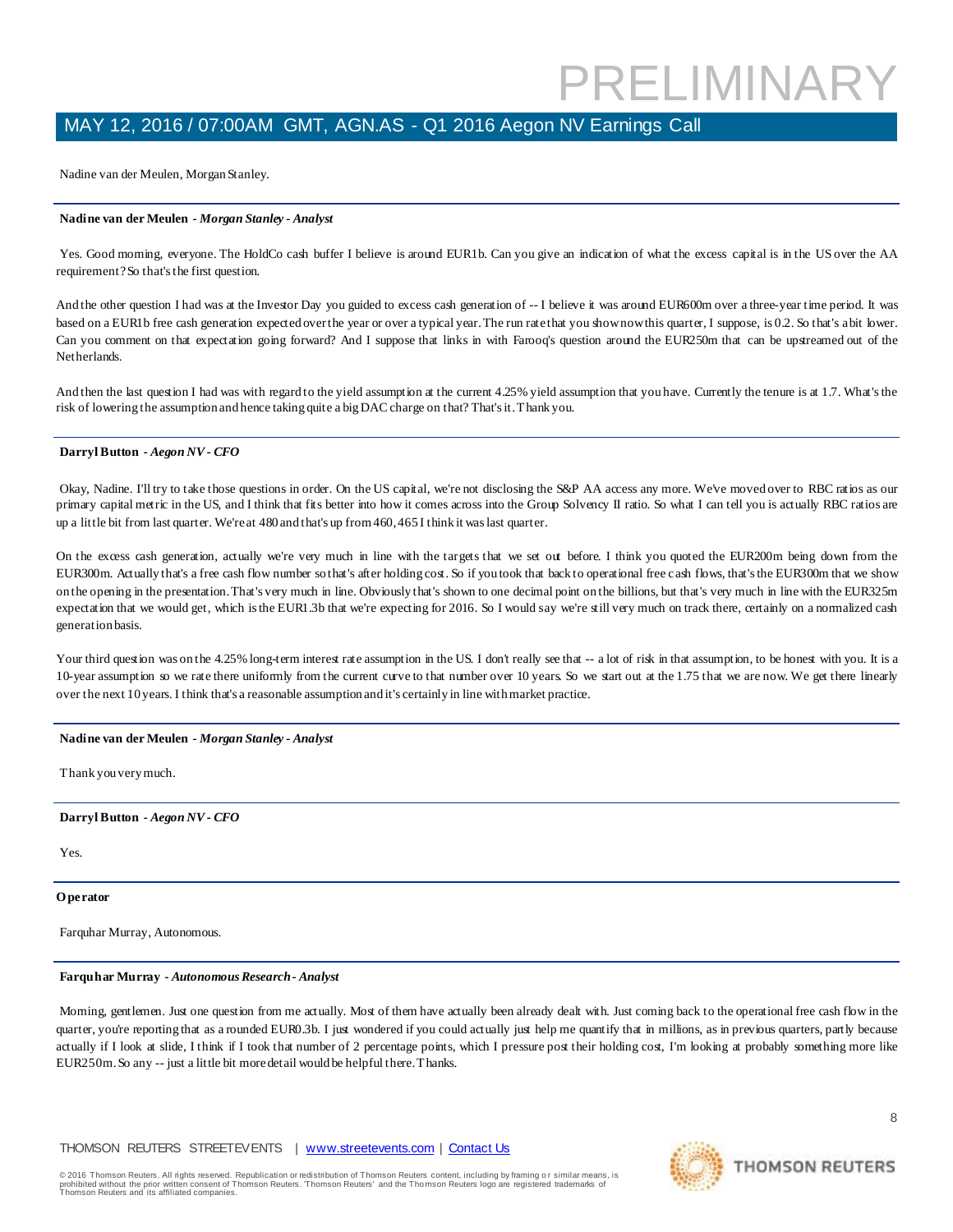## MAY 12, 2016 / 07:00AM GMT, AGN.AS - Q1 2016 Aegon NV Earnings Call

### **Darryl Button** *- Aegon NV - CFO*

Yes. Farquhar, yes, I can help you out. We're showing it that way because these are balance sheet moves quarter to quarter, so we think a rounded approach is a better way to look at it. But the short answer in behind that is actually around EUR325m. That's about where we came in on the first quarter, so that is the more detailed number. But again, plus or minus EUR25m, EUR30m on that roll forward is an easy swing factor, if you will. But we are, this quarter, in around the EUR325m.

### **Farquhar Murray** *- Autonomous Research - Analyst*

Okay. Super. Thanks very much.

### **Darryl Button** *- Aegon NV - CFO*

Yes.

### **O perator**

Gordon Aitken, RBC.

### **Gordon Aitken** *- RBC Capital Markets - Analyst*

Yes. Moming. Thank you. First question on -- if you could talk about your Dutch DB experience in the first quarter. So what -- how many schemes are up for renewal? How many are continuing to go down the DB route for future accrual? How many are  $-1$  know you're trying to switch to future accrual to hybrid or DC. What's the experience there? Are you losing any to competitors because people just won't take your prices? So that's the first question.

Second one on the UK and the BlackRock deal. Just talk a bit about the revenue bps and the cost bps as is at the moment, [M&As]. And if you won't tell me the actual numbers, if you can tell me, is it currently profitable that book? And I'm assuming that there's a big chunk of that which is invested in BlackRock tracker funds, and maybe what percentage that is. And what's your target? Presumably the goal here is to increase the proposition that's in your own asset management product. So that's the second question.

And the third question, on the US, on the DOL, you've said -- I see in this presumably you said no meaningful impact. In the text you actually said no impact on the back book. How can you be so sure that advisors won't revisit maybe even some recent sales? Thank you.

### **Alex Wynaendts** *- Aegon NV - CEO*

Gordon, let me take the questions on the pension business in the Netherlands. As you know, interest rates do play an important role here. At this point in time there is very limited movement in the DB schemes, and what we see is that increasingly customers are looking for opportunities to move from DB to DC. So the DB environment now is effectively more or less inactive.

That's also one of the reasons that you will see that not only have we been building up our PPIs, our 41k, our (inaudible) defined contribution capability, but we're also going to launch our APF or APF, that new vehicle that is what we believe going to be a very good alternative for DB plans looking for a new home. And we are about to launch that and I think we're waiting for the final approvals where we needed to.

But it's good to know, and I can share this with you because I'm pleased to be able to do so. We've already EUR2.2b of commitments into that new APF vehicle, which we believe is going to be the alternative to the traditional DB schemes because effectively it's something of a scheme which is a bit of both, DB and DC, but a larger transition that is a bit smoother than moving from DB to DC.

So that's where you will see the focus of us as a leading provider of pensions, the leading provider of pensions in the Netherlands. We are very well positioned. We are also consolidating our platforms, so where we have two PPIs we're putting them together on one platform, which allows us to be able to be very effective in terms of expenses.

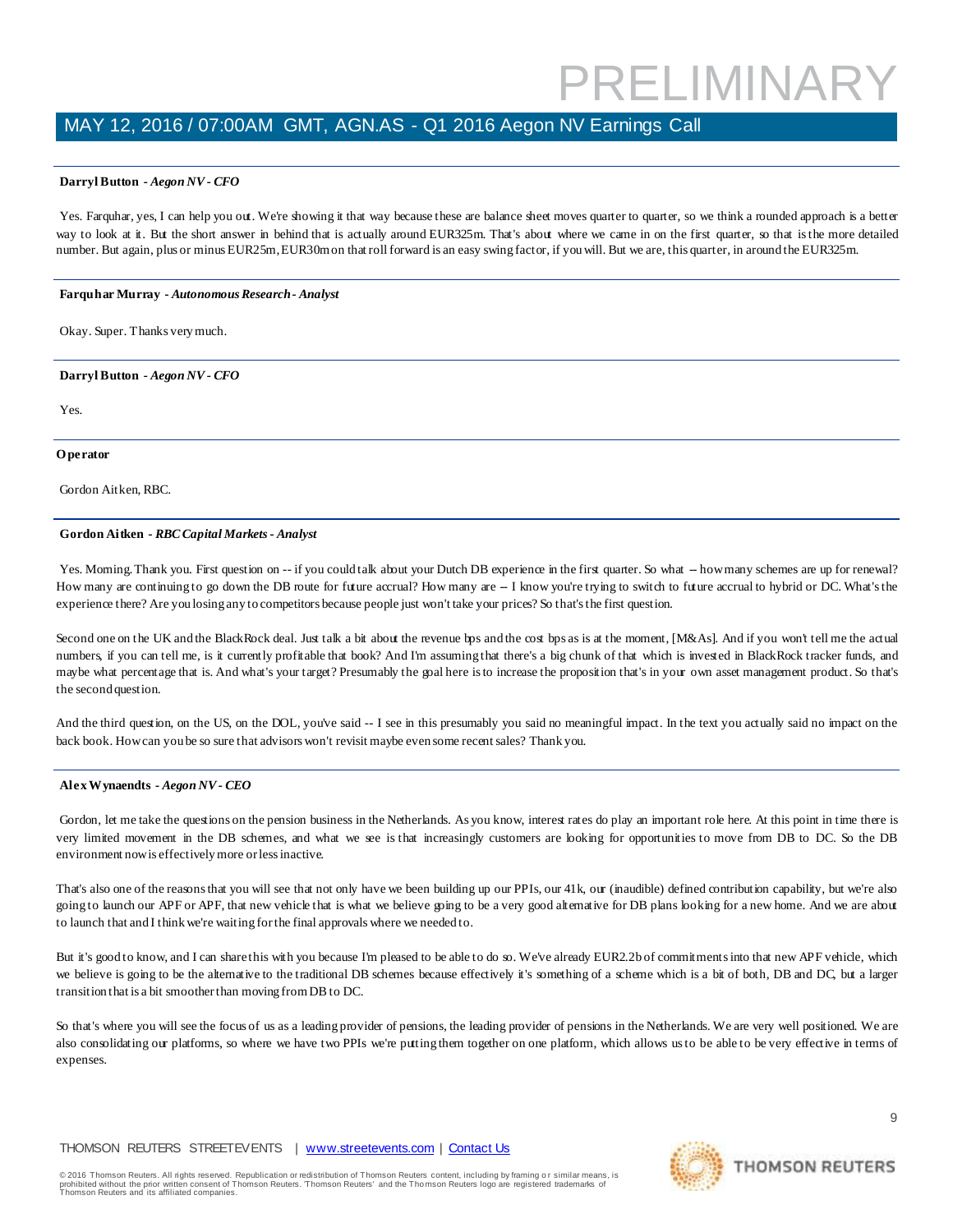## MAY 12, 2016 / 07:00AM GMT, AGN.AS - Q1 2016 Aegon NV Earnings Call

Let me just try to answer your question on our -- the statement that we made on the back book that we do not believe that our back book was really going to be impacted. Well, what we see is -- most likely is going to happen is more like a paralysis from advisors, where they will first of all have to assess what the new position is, go back to the customer. So -- and that means that we will see rather less activity than we see more activity, and that is the reason why we believe also that our back book, as such, is not going to be very much impacted.

The rules, by the way, going forward, so it's really about the fiduciary rule, looking at sales going forward from the pension area.

### **Darryl Button** *- Aegon NV - CFO*

Yes. And on the third question on BlackRock, Gordon, maybe let me just -- I'll just go right to the bottom-line question you were asking, is it profitable day one? The answer is no, it's a breakeven proposition on day one. The opportunities are for us to then bring it in, merge a business together and take out some of the cost base. There's also some strategic elements of this in terms of giving us access to some propositions that we did not have before. So on day one it doesn't really move the numbers, but what it does is gives us an opportunity going forward.

### **Gordon Aitken** *- RBC Capital Markets - Analyst*

Okay. Thank you.

### **Alex Wynaendts** *- Aegon NV - CEO*

Just to put it in the context of the US and DOL, as we said earlier, the fact that we have done this merger acquisition, which is very -- by the way, very similar to what we're now doing with BlackRock, already generated close to [\$]2b of sales in the first quarter. And this is because it brings in new capability identical to what we just --Darryl just shared on BlackRock to our US business because in the US we were most involved in the smaller and the SME schemes and now with the merger capability are also able to cover the whole market and cover the very big schemes, which bring us a lot of new [planned] participants. And that's at the heart of our strategy, not so much a focus on the scheme in itself, but to focus on the planned participants individually needing to find solutions for their retirement.

### **Darryl Button** *- Aegon NV - CFO*

Yes. Next question, Operator.

### **O perator**

William Hawkins, KBW.

### **William Hawkins** *- Keefe, Bruyette & Woods - Analyst*

Hello. Thank you very much. Good morning. First of all, that slide 7 where you talk about reviewing the IFRS curve in the third quarter, can you just clarify? Presumably that is whether you move it to the Solvency II curve or not, so it's binary. And I'm afraid I'm no good on the maths on this. If you were to move to the Solvency II curve, what exactly would be -- or directionally, what would be the impact? Given that there's a change in the shape of the curve, I'm not even sure about the directional impact, positive or negative.

And then secondly, the US dividend, I think that's stated to be \$1b for this year, as a round number. How should I be thinking about that second quarter versus first quarter? I'm basically assuming 50/50, but obviously fourth quarter was low last year because you didn't need the cash. So I'm not sure about whether it's reasonable to assume 50/50 or if there could be some skew.

And then finally, I hope briefly, given the point you were making about the weakness of the VAs because of daily averaging, presumably it's the statement of the obvious, that the second quarter should be stronger as a result of that, if you could just confirm. And if we were starting at the -- where the markets have been in the first month, what would be the natural bounce-back of moving from the daily average to where we began the quarter? Thank you.



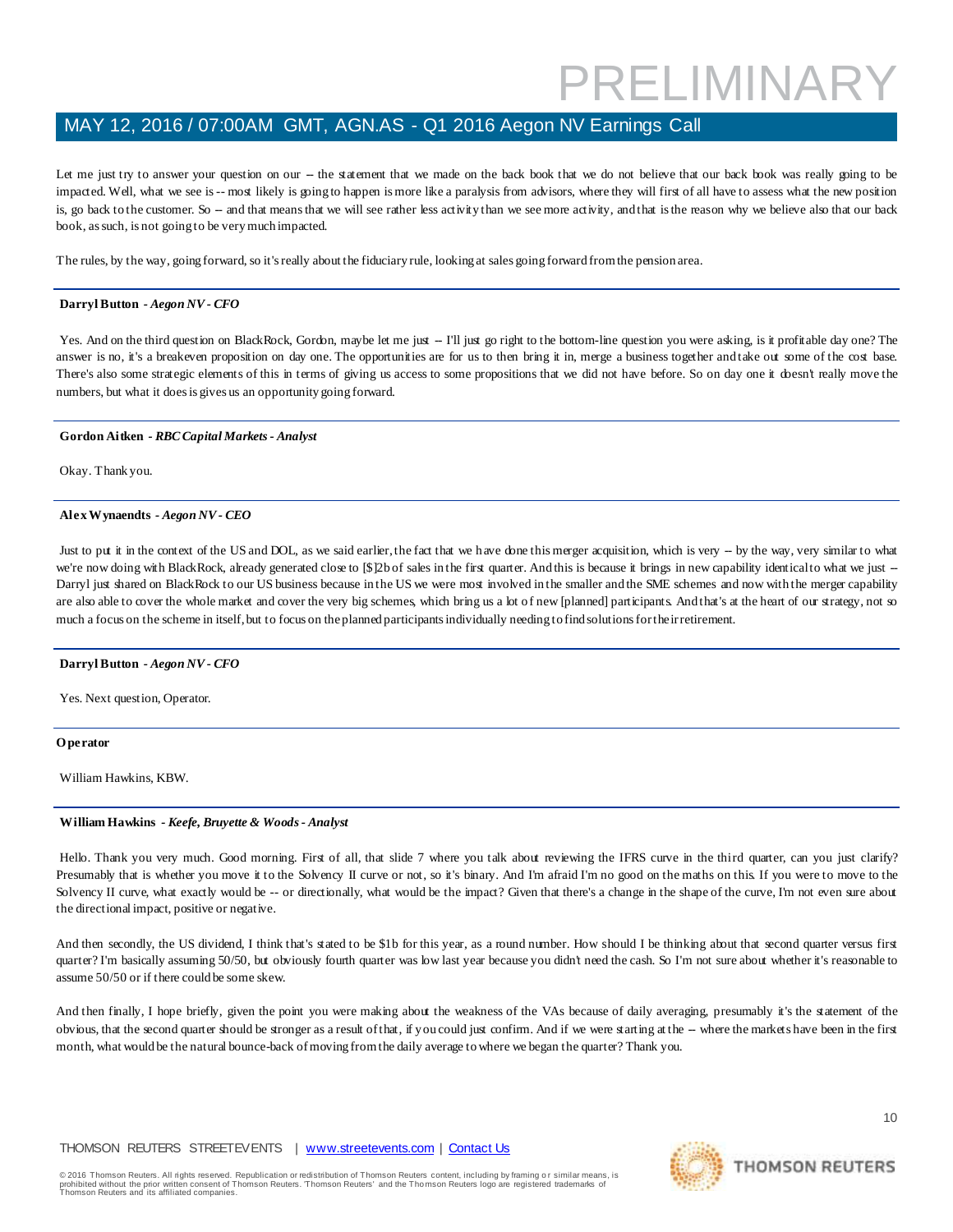### **Darryl Button** *- Aegon NV - CFO*

Hi Will. It's Darryl. I'll try and answer your questions. The first one, yes, you're correct on the binary decision we're looking at. I guess it doesn't have to be binary, it could be any other curve, but what we're analyzing and looking to move is the IFRS curve much closer, if not on top of, the Solvency II curve. And really that will -- for really the sole purpose of trying to take our IFRS volatility down so that we get a matching of our IFRS results with the act ual hedge programs that are in place, which are there to protect the Solvency II basis. So yes, it's IFRS to Solvency II.

What will that do? I guess -- generally, that will lead to a positive in doing that curve change, but that's something that we haven't quantified and sized and that's something that we're analyzing now. So I can give you a directional component only on that one at this point.

US dividends, yes, 50/50 is a good expectation. And the \$1b dividend for the year, 50/50 first half, second half is a good number to work with.

And then finally, on the daily averaging, yes, you are -- your math is right. We ended the quarter higher and so we enter into Q2 at higher balances as long as we don't have a similar dip effect. We will at least earn back the earnings drag that came from the decline, if you will, throughout the quarter. That's going to be -- it varies by product line. Most of the dip was on the variable annuities, also some of the pension and the mutual fund in the business. In total, be around EUR20m or so, would be a high-level number I would put on that.

### **William Hawkins** *- Keefe, Bruyette & Woods - Analyst*

That's very helpful. Thank you.

### **Darryl Button** *- Aegon NV - CFO*

Yes.

### **O perator**

Mark Cathcart, Jefferies.

### **Mark Cathcart** *- Jefferies - Analyst*

Yes. Hi. It's Mark Cathcart from Jefferies. I've got three questions for Darryl. The first one is, if at the January Investor Day you'd have been presented with the financial market evolution that then happened between that data and March 31, would you have been able to predict the Dutch solvency ratio at 135% or would it have been better than that on your analysis, what you knew at that stage in time on your sensitivities?

The second question is, a year ago I think you commented on this conference call that you were positive or you thought there was going to be a benign outcome for Q3 modelling charges, and obviously it wasn't benign. Would you say you're more or less confident than you were at the first qua rter last year on the outcome for Q3 this year?

And then the third question is, you operate in 25 countries. If we knock that down to 22, so we knock off the UK, the US and the Netherlands, of those 22 countries, how many are you actually generating cost (technical difficulty)? Thank you.

### **Darryl Button** *- Aegon NV - CFO*

Mark, just before I answer, you cut out on the last question.

### **Mark Cathcart** *- Jefferies - Analyst*

Okay.

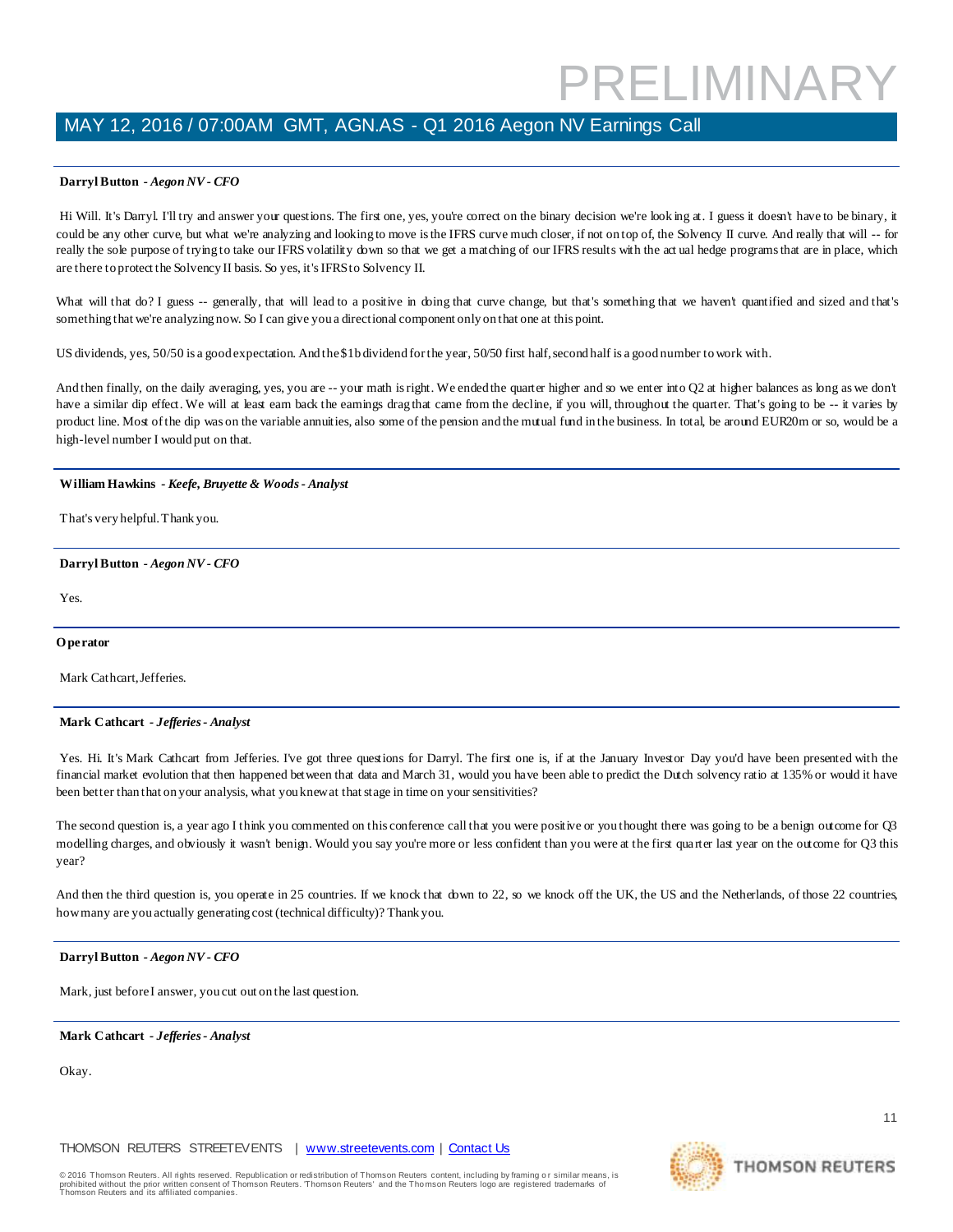## MAY 12, 2016 / 07:00AM GMT, AGN.AS - Q1 2016 Aegon NV Earnings Call

### **Darryl Button** *- Aegon NV - CFO*

The line cut out. When you cut down to 23 countries, and then your line cut out after that. Sorry, could you repeat?

### **Mark Cathcart** *- Jefferies - Analyst*

Yes. Okay. So the question how many -- in how many countries are you generating your cost of capital above in those 22 countries?

### **Darryl Button** *- Aegon NV - CFO*

Okay. Okay, let me go back to the first question in terms of the Dutch capital position. How much of this (multiple speakers).

### **Mark Cathcart** *- Jefferies - Analyst*

You mentioned about singularity was difficult I think, so is your comment that singularity was difficult? I'm just trying to work out if you knew what the outcomes was going to be.

### **Darryl Button** *- Aegon NV - CFO*

Yes. I think -- and of course in January we never know where the Dutch mortgage spreads are going to end and some of the cross impacts you get into. So the Dutch mortgage spreads are wider and I would say we're (multiple speakers).

### **Mark Cathcart** *- Jefferies - Analyst*

No, no. No, no. Sorry, Darryl, the question is, if you'd have known what was going to happen in the first quarter, would you have come out with that number of 135%? In other words, given what happened, was the 135% predictable? That's what I'm trying to get to.

### **Darryl Button** *- Aegon NV - CFO*

Yes. I guess it's a difficult question to answer. I think, largely, if I knew everything that I know now, in hindsight, could I have gotten to the right number? I think the answer to that question is yes. (Multiple speakers).

### **Mark Cathcart** *- Jefferies - Analyst*

But your sensitivities performed as you expected them to.

### **Darryl Button** *- Aegon NV - CFO*

Yes. Well, I will say we are updating the sensitivities for some of the hedge program changes that were made throughout the quarter, so we are going to and I am flagging here that the Dutch interest rate sensitivity will be higher than what we have on those sensitivities. And that I think is clearly laid out in the presentation. I think there are impacts to the capital ratio that you cannot capture in the sensitivities themselves. So when you get into some of the credit downgrades and migration, those aren't easily captured in the sensitivities that we provided.

Where I was going when I started to answer the question was that dropping of interest rates has an impact on mortgage spreads if the consumer rates don't follow because of our methodology that we've landed on and how we compute the fair value of a Dutch mortgage. So there's cross-term impacts there. So there are a lot of cross-termimpacts that is difficult to put on a single page of sensitivities, which is what we shared you in January.

### THOMSON REUTERS STREETEVENTS | [www.streetevents.com](http://www.streetevents.com/) | [Contact Us](http://www010.streetevents.com/contact.asp)

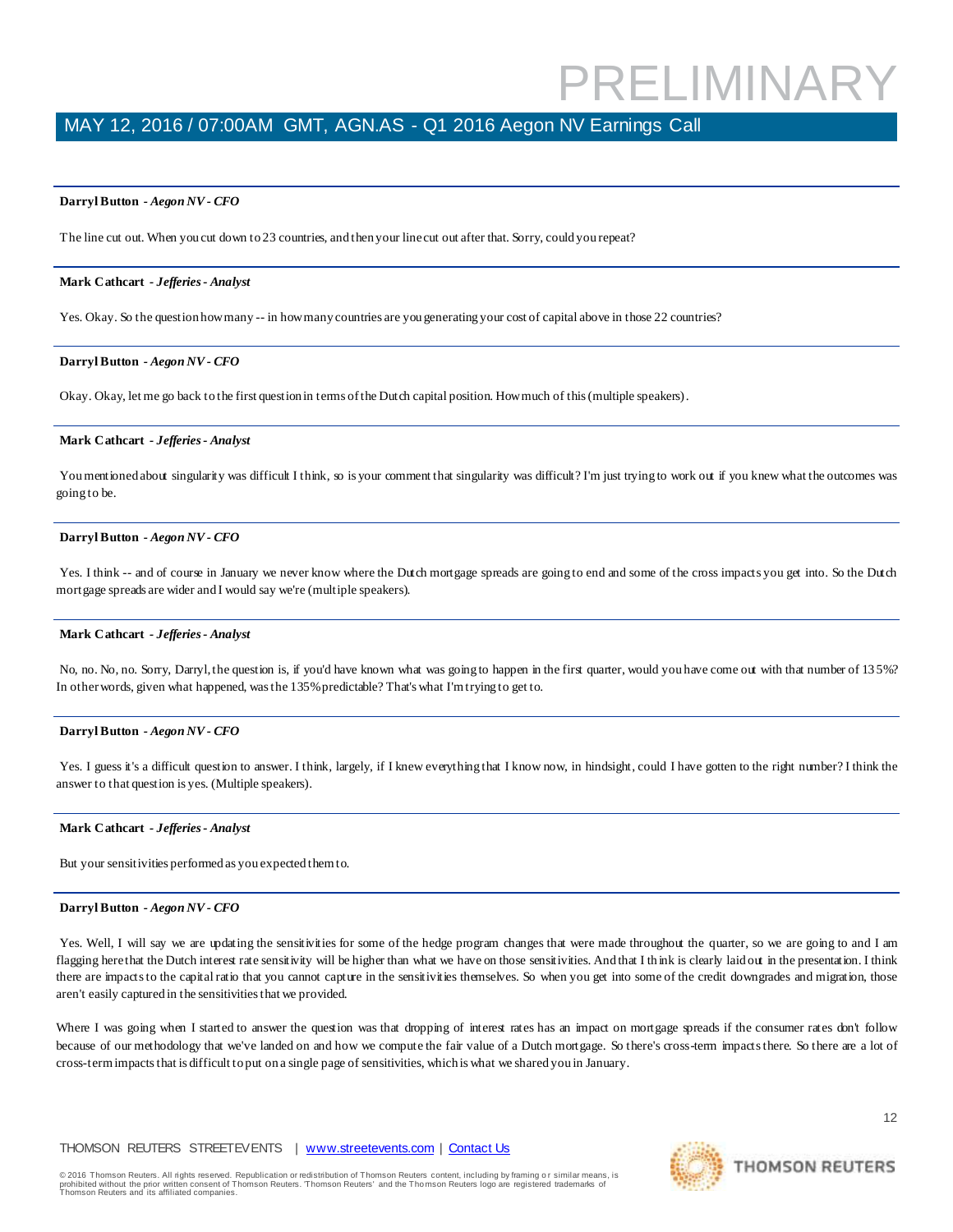## MAY 12, 2016 / 07:00AM GMT, AGN.AS - Q1 2016 Aegon NV Earnings Call

So a broad answer is yes, in perfect hindsight we would have gotten to the same number, but is all of that captured on the sensitivities that you have on a single page? No because there are some cross-term elements that have gone against us. There's basis risks that's gone against us in this quarter.

So that's -- I don't know if that's answering your question or not, Mark, but I think that's (multiple speakers).

### **Mark Cathcart** *- Jefferies - Analyst*

I'm just trying to get a handle on how much in control you are of your Solvency II ratio for the Netherlands. And what you're suggesting is cross-term impacts are something that you're not really too sure how they're going to involve, so you're not quite in control of your Solvency II ratio outcome from the Netherlands.

### **Darryl Button** *- Aegon NV - CFO*

Well, it is a complicated calculation, I can tell you that. And there's a reason I'm not giving you sensitivities here today, is that we do have quite a bit of work to do to do modelling on the FCR and all of the -- all of those cross-term impacts. So I --

### **Mark Cathcart** *- Jefferies - Analyst*

So if your Solvency II ratio did go below 135% by, say, the end of Q3, it was at 128% or 132%, would you still upstream that EUR250m of cash? I presume not.

### **Darryl Button** *- Aegon NV - CFO*

Yes. So I'll go back to the question that I answered earlier. It really is applying our capital policy. And -- but because our sensitivities have gone higher, we have to go back and relook at that capital policy. But we're currently in the green zone of our capital policy, but I've also flagged that we need to go back and look at sensitivities to make sure that the capital ranges and zones that we've identified for the Dutch business still fit within the capital ratios.

So the capital policy is laid out to give, hopefully, certainly internally from a governance perspective, but also externally, a good understanding of where we are from our ability to upstream dividends. So we are towards the bottom end of that range and t he sensitivities are increasing, so that's the part that we have to go back and analyze. So I can't give you a definitive answer on the NL dividend for this year until we go back and complete that work.

### **Mark Cathcart** *- Jefferies - Analyst*

Okay. Thanks, but that's the first question.

### **Darryl Button** *- Aegon NV - CFO*

Your other question on assumption review for Q3, yes, again, as I sit here in the first quarter I'm not anticipating anything coming out of the third-quarter assumption review. In the last two years we have dealt with a mortality issue in terms of bringing in a new mortality curve in the US to deal with older-age mortality. The good news is I think here in the first quarter actually mortality exceeded our expectations. We were off our an nual run rate, but not as far as what we would normally expect because of the seasonality effect. So while we might normally expect about a \$30m deterioration, we only saw \$14m in the first quarter, as an example. So I think the mortality is tracking okay.

In terms of the assumption reviews that we had, we also had an update to the Universal Life persistency assumptions last year. We've completed that work and there's nothing else that I'm anticipating for the third quarter, but of course I can't give you definitive assurance otherwise. We'll go through our normal actuarial process of reviewing all of our assumptions. And that will be -- that's activity that's started now and will carry on into the summer and we will announce in the third quarter.

The last question, I don't have an exact number on the -- I have to go back and add up whether the 22 is right or not, but --

**Mark Cathcart** *- Jefferies - Analyst* 

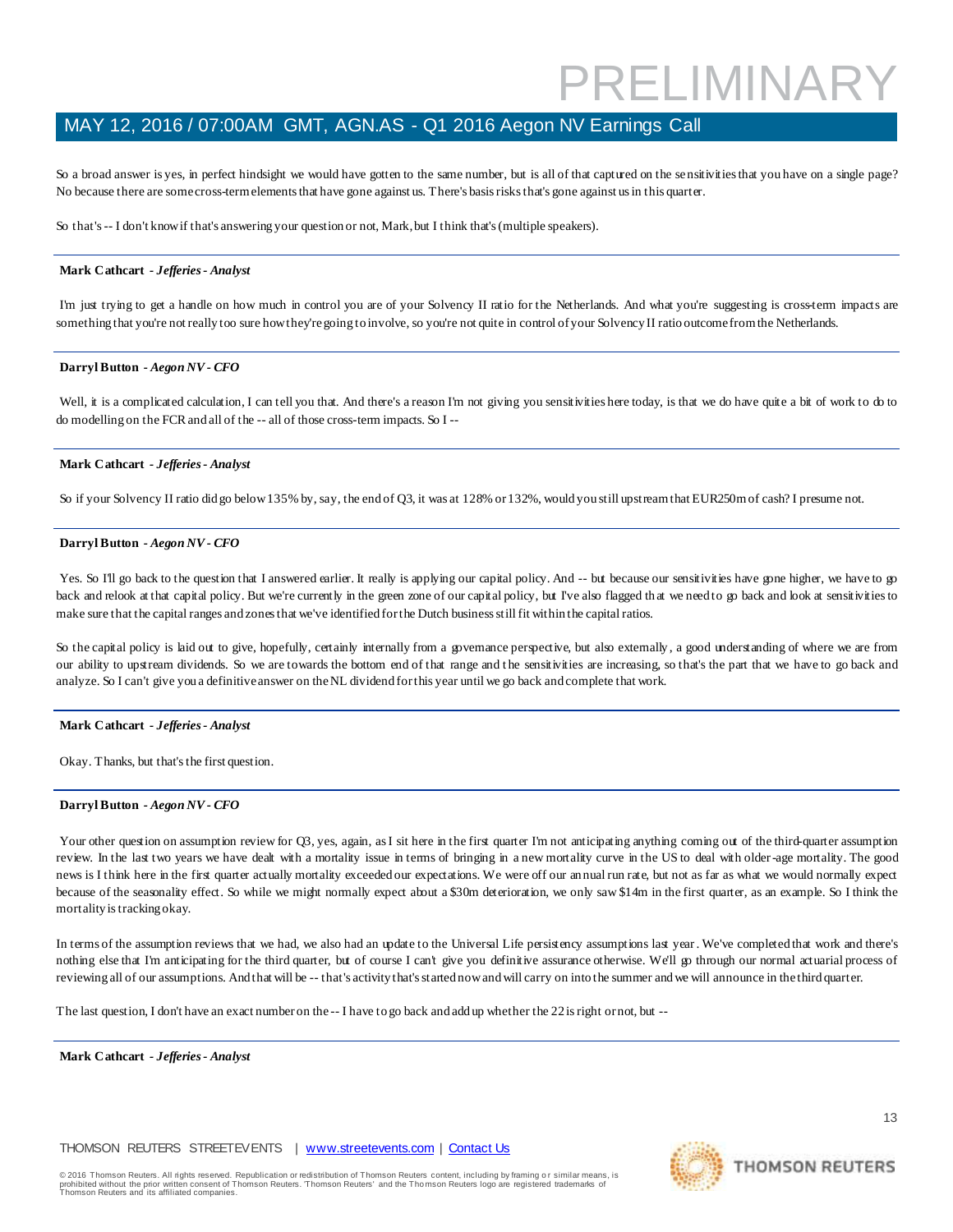### MAY 12, 2016 / 07:00AM GMT, AGN.AS - Q1 2016 Aegon NV Earnings Call

But the reason I asked that question is because the new way that you're showing your numbers, which is now done on a continental basis, so it's US, Europe, Asia, suggests that you're seeing yourself as a global company rather than the US/Dutch/small UK company. And I'm just wondering how on top you are in terms of the delivery of all of these countries in which you operate. That's the reason for the question.

### **Darryl Button** *- Aegon NV - CFO*

Well -- and some of the answer lies in the maturity of these underlying businesses as well. So if you start in the Central Eastern European region, the majority of those countries are in fact returning good returns, dividend paying to the Group and hitting our cost to capital. I think Turkey wo uld be an exception to that, but also is one of our newer, faster-growing regions. So we see that as an investment for growth for the future, and the rest of them are more mature and developing and return profits.

Spain has been a turnaround story for us as we have changed out the distribution and entered into the new relationship with Santander. And that's -- so that's a different recovery. And we're very much on track for developing or delivering on our business plans there.

When you get into the joint ventures across Asia, the story is a little bit mixed. The most mature of those businesses is the high-net-worth business, which was an ex-Transamerica business. That's profitable and hitting our returns. The JVs in the -- the newer JVs in China, India, Japan, for instance, are not hitting our returns and not hitting our return on capital.

So there is a mixed story, but for very good reasons across each of those different geographies.

### **Mark Cathcart** *- Jefferies - Analyst*

I'm sure the reasons are good, but other companies have (technical difficulty) non-core periphery operations. And I just wonder if Aegon might go down that path.

### **Darryl Button** *- Aegon NV - CFO*

I guess maybe I could -- the only thing I would add to that is it's something we evaluate on all our businesses at all times. And when we do go in a different direction then we will let you know.

### **Mark Cathcart** *- Jefferies - Analyst*

Thanks.

### **O perator**

Matthias de Wit, KBC Securities.

### **Matthias de Wit** *- KBC Securities - Analyst*

Yes. Good morning. Three small questions, please, first on the Dutch capital position. I just wonder whether there's anything you could do to optimize the ratio. In the past you concluded a number of longevity swaps, but to my understanding you did not yet get any capital credit for them. So is this still something you would expect and is there anything else you could do to optimize or boost the ratio going forward? So that's the first question.

Secondly, on the DOL, you guided for an impact on VA sales and higher implementation expenses. Is there anything -- is there any offset from cost savings? And could you maybe share whether you see any net negative impact on earnings and also comment on the timing of any such impact?

And then the last question is on the US capital position. Is there anything you could share on how much of the quarter-on-quarter increase in RBC was driven by the drop in interest rates? Because this -- to me that looks like a non-economic gain to the capital position, and I just wonder how much of that you could remit to the (inaudible) form of dividends going forward. Thank you.

### THOMSON REUTERS STREETEVENTS | [www.streetevents.com](http://www.streetevents.com/) | [Contact Us](http://www010.streetevents.com/contact.asp)

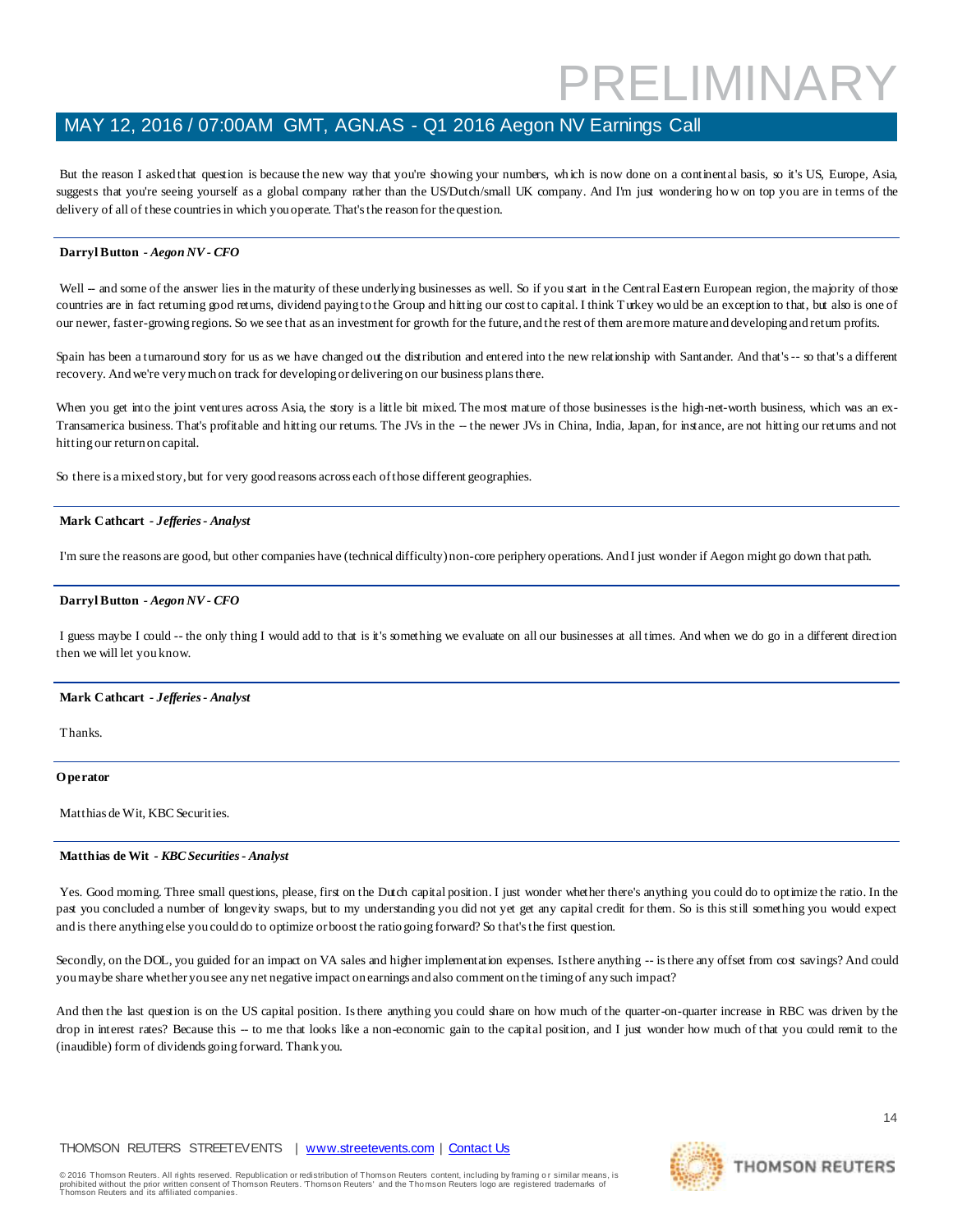### **Darryl Button** *- Aegon NV - CFO*

Alright. Let me take -- I'll take the first and the third. On the NL capital ratio, is there more we can do? Yes there is and we continue to look at that. So we continue to look at laying longevity off into the market, that we've been clear about that from a strategic objective, as well as capital optimization. So that's something that you will continue to see us deliver on as we go forward.

And then on the US capital position, on the RBC ratio, I don't have an exact number on how much it was benefited from the int erest rates. There was some modest uptick because what happens in the US is the derivatives that we have to protect against low int erest rates generate statutory earnings in the US and that has a positive inflation to the ratio. But in terms of the contribution into the dividends, the reality is we are really in a strong excess capital position in the US and definitely in dividend-paying mode. So even despite that uptick, which is non-economic, as you say, which is probably a fair statement, it doesn't change the dividend outlook from the US given where our capital ratios are and where our cash generation out of the US is coming from.

The DOL?

### **Alex Wynaendts** *- Aegon NV - CEO*

On the DOL, Matthias, I just would like to add that the implementation is for certain parts of the rule April 2017; in other parts of the rule, the end of 2017. So that gives us quite some transition, which I referred to earlier. Now in terms of expenses, additional, not expenses, the only answer I want to give you is that we have made a clear commitment to reduce expenses by EUr150 by 2018 and we stick to that.

### **Matthias de Wit** *- KBC Securities - Analyst*

Okay. That's very clear. If I could just come back on the Dutch capital position, on the longevity swaps, for example, do you have any idea when we could expect any news on -- in terms of capital credit you might get or -- and what are the discussions you're currently having with the DNB in that regard?

### **Darryl Button** *- Aegon NV - CFO*

Yes. It's actually a two-part answer, and thanks for the question. It – we are still working with the Dutch central bank to get internal model approval for our longevity risk-based capital. That was one of the day-two items that we put on the list for this year. So there still are some opportunities that we have in terms of expanding scope of our internal model. We had de-scoped it last year just because of all of the work and the timelines.

So there are still some scope expansions to our internal model that we're working on for this year. That will allow us to take credit for some of the longevity transactions that we've already done that we haven't got full credit for.

And then in terms of more deals, in terms of laying off longevity into the market, that's something we're currently working on now. And I would expect, I can't give you an exact timeline, but somewhere in the next two to three quarters you'll probably see something else from us on -- transaction wise.

### **Matthias de Wit** *- KBC Securities - Analyst*

Okay. Thanks a lot.

### **O perator**

Bart Horsten, Kempen & Co.

### **Bart Horsten** *- Kempen & Co - Analyst*

Good morning. Thank you for taking my questions. First of all, on the Dutch capital position [add-on] question, do you exclude the possibility that you may have to do a capital injection for your Dutch life activities?

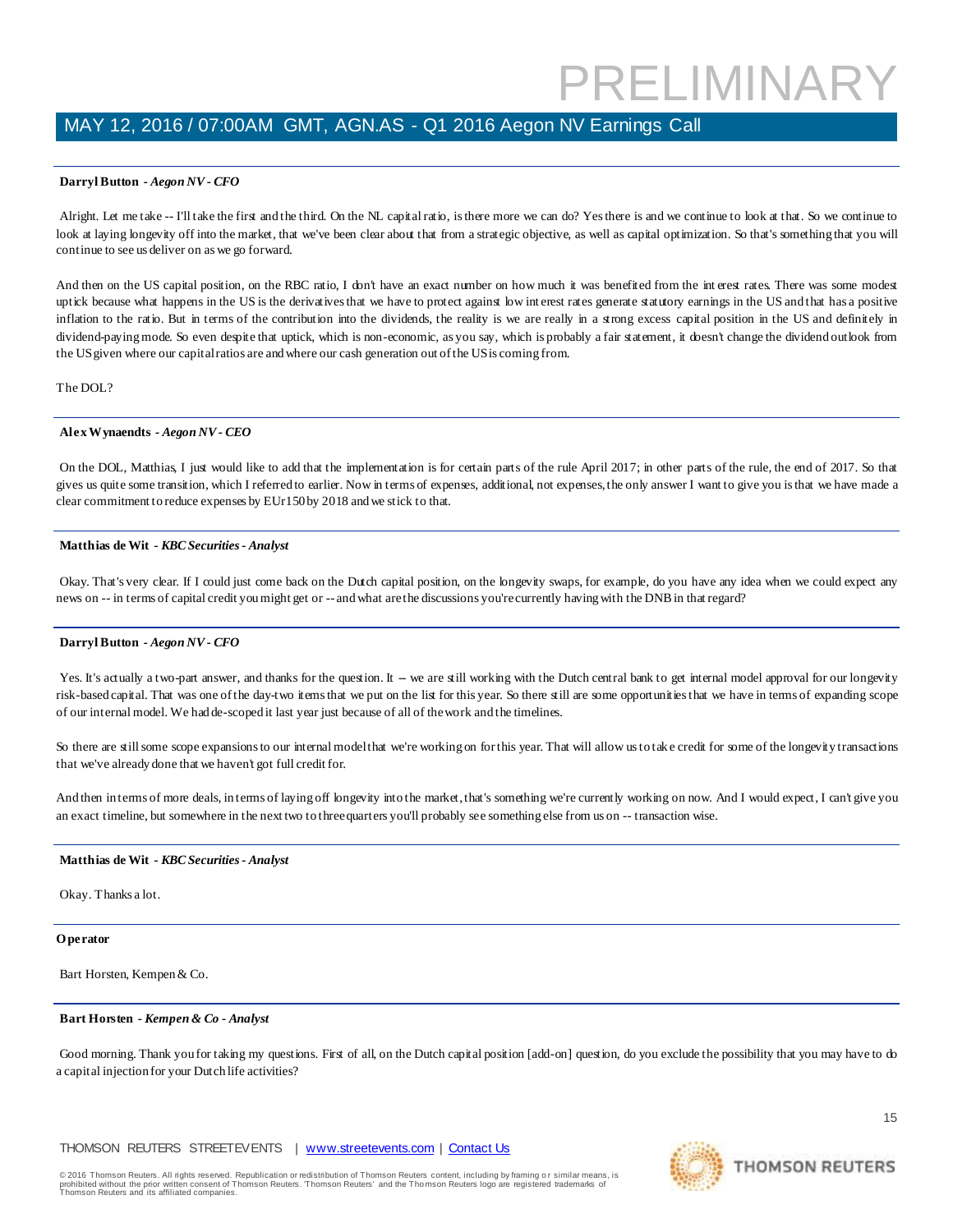My second question, regards the holding cash position, could you remind me on the target level you have there? And in the press release it also said that there was a capital contribution to the operations of EUR100m. Could you tell us which activities that related to? And will the holding cash position going forward also still be impacted, for instance, by a purchase price you paid for the BlackRock activities?

And my final question is, on the alternative investment portfolio where you mentioned a write-down. Could you tell us the size of the portfolio and what we can expect going forward from that portfolio? Thank you.

### **Darryl Button** *- Aegon NV - CFO*

Hi Bart. It's Darryl. Let me try to hit those questions. On the -- on our -- no. The way I would answer your NL capital injection question is the way I answered the dividend question earlier, which is we'll apply our capital policy in the Netherlands. We're still in the green zone of our EUR130m to EUR150m target zone for our subsidiary levels, albeit it at the lower end now. We do have to work to go back and check our sensitivities and make sure that those are the appropriate ranges for us to continue to run in, but at this point I'm certainly not foreseeing any capital injection into the Netherlands business. So I guess I would just say it that way.

On your second question, if I captured it all correctly, it was holding related. We do target EUR1b to EUR1.5b. That's our stated target for excess capital in the holding. We're at EUR1b now. In terms of the movement in the quarter, there was about EUR100m total, a little less than that that went into units. They were really small increments that went in, in several different places to a couple of our joint ventures in Asia and a small amount into our un it in Spain for our expansion into Portugal and a little bit into Ireland, where we are selling the guarantee product, the guaranteed VA product. So it was a little bit across four different regions, which added up I think to a total of about EUR80m, rounded to the EUR100m on the slide.

And then BlackRock, there really is no -- there is no purchase price associated with BlackRock, so there was no impact on the holding excess cash from the BlackRock transaction.

Your last question was on the alternative portfolio. The alternative portfolio in the US is about \$2.4b, which about \$1.8b or so is in -- is currently in hedge funds. The rest is in private equity and real estate alternatives. We are targeting to reduce the hedge fund component over time and transition more into private equity and other alternatives. So I the \$2.4b will stay, but the \$1.8 of hedge funds will come down over time and be replaced.

### **Bart Horsten** *- Kempen & Co - Analyst*

Okay. Thank you.

### **Darryl Button** *- Aegon NV - CFO*

Yes.

### **O perator**

Nick Holmes, Societe Generale.

### **Nick Holmes** *- Societe Generale - Analyst*

Hello. Hi there. Thank you very much. Just two very quick questions. The first is, coming back on DOL, do you expect any boost to VA sales in the next 18 months before the new regulations are implemented?

And secondly, just looking at the variable annuity book, if, hypothetically, the S&P 500 US equity market were to be flat for a couple of years, how well positioned do you think you are? And I'm thinking the net amount at risk, if you look at, for your book is actually goo d by comparison with peers. And I wondered, do you feel fairly comfortable if there is pressure in equity markets? Thank you very much.

### **Alex Wynaendts** *- Aegon NV - CEO*

THOMSON REUTERS STREETEVENTS | [www.streetevents.com](http://www.streetevents.com/) | [Contact Us](http://www010.streetevents.com/contact.asp)

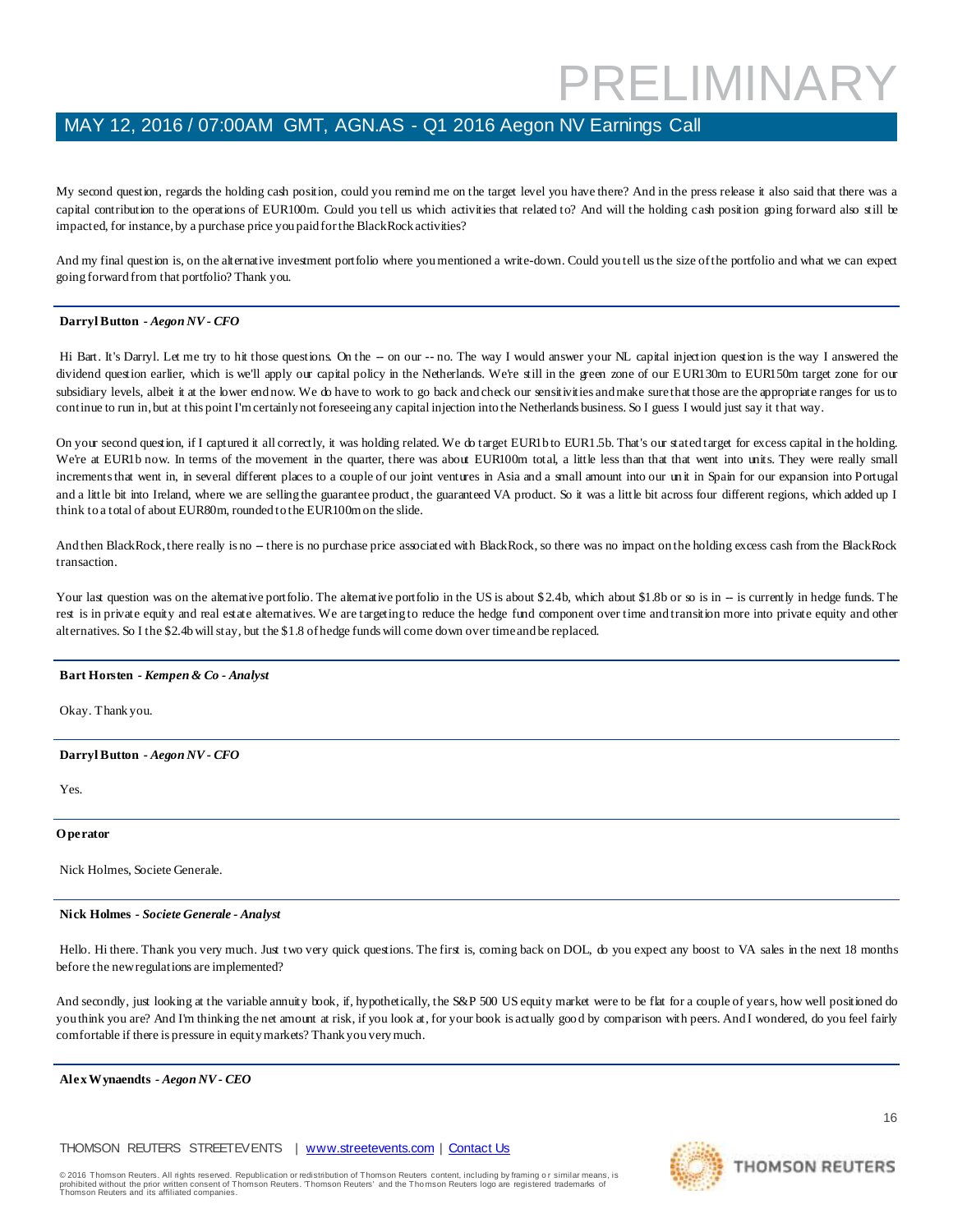### MAY 12, 2016 / 07:00AM GMT, AGN.AS - Q1 2016 Aegon NV Earnings Call

Nick, as I said, I don't believe that we'll see a boost in sales. You're probably referring to the final sales before the rules change. No, I believe on the contrary. Most people would just wait. I see more something like a paralysis in how advisors are going to behave. They certainly would not want to take an action that then can be seen as not being in line with the to-be-implemented rule. So I'm certainly not seeing that.

### **Nick Holmes** *- Societe Generale - Analyst*

Okay.

### **Darryl Button** *- Aegon NV - CFO*

On the second question, how do we feel about flat equity markets on the VA portfolio? I think we feel quite okay. The reality is we have hedge programs in place. We have really 100% of the equity delta exposure hedged on all of our VA business. And so from a guarantee/risk perspective, we're really agnostic to movements in equity markets as it relates to the VA business.

From a -- we are -- we do have some revenue at risk, if you will, in terms of -- and you saw some signs of that this quarter as the equity markets went up and down. You have a little bit of --more of that mutual fund revenue that fluctuates. But in the scenario you described as a flat equity market, that wouldn't be an issue in that scenario. So I don't really see it as an issue.

In terms of the net amount at risk, yes, we -- total net amount at risk for the book is around EUR3.8b. So I think I agree with your comments. It's not the -- it's certainly not the largest that's out there.

### **Nick Holmes** *- Societe Generale - Analyst*

Okay. That's very useful. Thanks very much.

### **Darryl Button** *- Aegon NV - CFO*

Yes.

### **Alex Wynaendts** *- Aegon NV - CEO*

I would just like to thank you all for participating in this call and obviously for your continued interest in Aegon. Look fo rward to seeing you all very soon. Bye, bye.

### **O perator**

This concludes today's call. Thank you for your participation. You may not all disconnect.